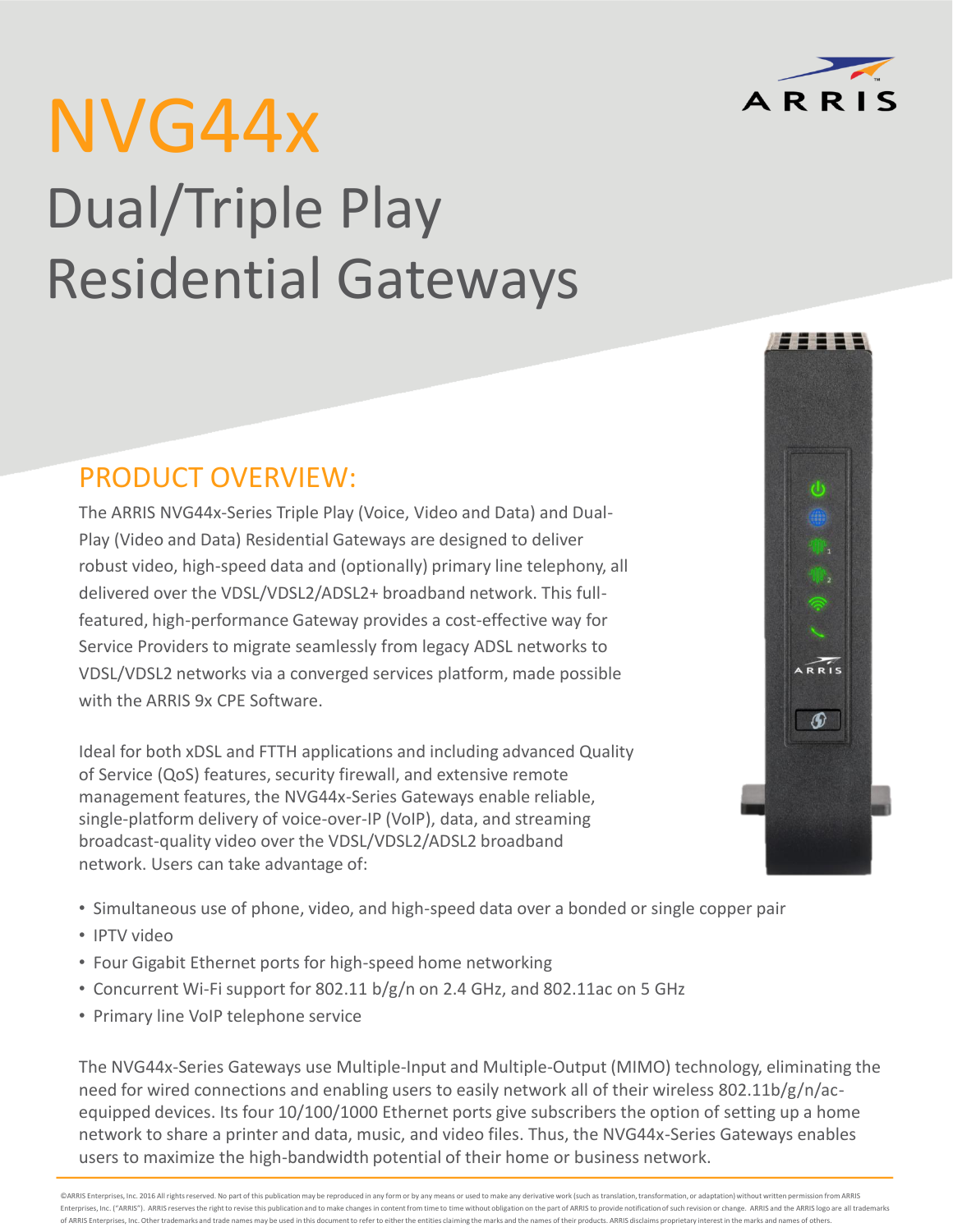## NVG44x Dual/Triple Play Residential Gateways





### **Service Assurance**

The advanced features of the NVG44x-Series Gateways help Service Providers improve efficiency and reduce costs. Support for 802.1x WAN supplicant simplifies CPE authentication to the Service Provider network and eliminates the subscriber need to manually enter their PPP credentials. The ARRIS 9x CPE Software is scalable and forward looking, with the ability to support an upgrade path to more advanced features such as OSGi and DPI. And, because ARRIS designs its Gateways to be remotely manageable via industry standard TR-069/TR-098, the NVG44x-Series Gateways are interoperable with any ACS solution that follows the Broadband Forum's TR-069/TR-098 specification.

### **Platform Optimization**

The NVG44x-Series Gateways are available in two models, cost optimized to meet the needs of the Service Provider:

- NVG443: VDSL2/ADSL2+ Gateway with 2.4GHz 802.11b/g/n and 5GHz 802.11ac
- NVG448: VDSL2/ADSL2+ Gateway with 2.4GHz 802.11b/g/n, 5GHz 802.11ac and VoIP

The features and specifications of the NVG44x-Series Gateways are further described below.

| <b>GENERAL SPECIFICATIONS</b>                            |                                                                                                                                                                                                                                                                          |                                                    | Embedded Firmware, Encoding and Access Protocols (continued)                                                                                                                                                                                                                           |
|----------------------------------------------------------|--------------------------------------------------------------------------------------------------------------------------------------------------------------------------------------------------------------------------------------------------------------------------|----------------------------------------------------|----------------------------------------------------------------------------------------------------------------------------------------------------------------------------------------------------------------------------------------------------------------------------------------|
| <b>Interfaces</b>                                        |                                                                                                                                                                                                                                                                          | <b>ADSL Support</b>                                | ITU G.992.1 and ANSI T1.413 Issue2<br>Annex A support                                                                                                                                                                                                                                  |
| <b>WAN</b>                                               | Single line or bonded VDSL2, single line or<br>bonded ADSL2+, RJ-14<br>One-port 10/100/1000 Ethernet (RJ-45)<br>AP-TLS, EAP-TTLS, EAP-SIM and (optional)<br>802.1x                                                                                                       | ATM Adaptation Layer 5 (AAL5)                      | TR-067<br>Eight permanent virtual circuits (PVCs);<br>UBR, CBR, VBRnrt, VBRrt<br>ITU-T 1.610 (F4/F5) OAM<br>DHCP Client, PPP, or 802.1x Supplicant                                                                                                                                     |
| LAN                                                      | Concurrent Wi-Fi support for 802.11b/g/n/ac<br>Four-port 10/100/1000 Ethernet switch, RJ-45<br>USB3.0 network interface<br>(Optional) Single-port, dual line voice FXS, RJ-14                                                                                            | IP Addressing and Routing                          | Authentication<br>IPv4, IPv6 / 6rd                                                                                                                                                                                                                                                     |
|                                                          |                                                                                                                                                                                                                                                                          |                                                    | DHCP server<br>DNS proxy, dynamic DNS support                                                                                                                                                                                                                                          |
| <b>Embedded Firmware, Encoding and Access Protocols</b>  |                                                                                                                                                                                                                                                                          |                                                    | Multiple subnet support                                                                                                                                                                                                                                                                |
| <b>VDSL2 Support</b><br>(Single Line or optional Bonded) | ITU-T G.993.2 VDSL2 Annex A and B<br>Support for profiles 8a, 8b, 8c, 8d, 12a, 12b,<br>17a, 30a<br>U0 Band (25 kHz to 276 kHz)<br>G.993.2 Annex K.3<br>(Packet Transfer Mode - PTM)<br>G.993.5 (vectoring)<br>G.997.1 (2012) VDSL2 physical layer OAM<br>G.998.4 (G.INP) | Traffic Management and QoS<br>(Quality of Service) | Network Address Port Translation (NAPT)<br>Application Level Gateway (ALG) support<br>IP maps (pinholes)<br>Diffserv QoS with Weighted Fair Queuing<br>IGMPv2, IGMPv3 with Fast Leave<br>IEEE 802.1P/Q VLANs<br>DSCP setting for SIP/RTP<br>Speed Test<br>Deep Packet Inspection (DPI) |
| ADSL2+ Support<br>(Single Line or optional Bonded)       | ITU G.992.5 with Amendment 2<br>ITU G.992.3 with Amendments 1 and 2<br>(INP up to 16)<br>K.3 Packet Transfer Mode support<br>Annex L (RE-ADSL2) and Annex M support<br>TR-100                                                                                            | Security                                           | Stateful packet inspection firewall<br>Virtual DMZ/IP pass-through<br>Denial of service (DoS) protection<br>VPN pass-through (PPTP, L2TP, IPSec)                                                                                                                                       |
|                                                          |                                                                                                                                                                                                                                                                          | <b>Device Management</b>                           | Password protected access, statistics, and<br>log reporting                                                                                                                                                                                                                            |
|                                                          |                                                                                                                                                                                                                                                                          | <b>Remote Management</b>                           | TR-069/TR-098, TR-104, TR-111, WebUI,<br>CLI (Telnet), SSH                                                                                                                                                                                                                             |

©ARRIS Enterprises, Inc. 2016 All rights reserved. No part of this publication may be reproduced in any form or by any means or used to make any derivative work (such as translation, transformation, or adaptation) without written permission from ARRIS Enterprises, Inc. ("ARRIS"). ARRIS reserves the right to revise this publication and to make changes in content from time to time without obligation on the part of ARRIS to provide notificatio such revision or change. ARRIS and the ARRIS logo are all trademarks of ARRIS Enterprises, Inc. Other trademarks and trade names may be used in this document to refer to either the entities claiming the marks and the names of their products. ARRIS disclaims proprietary interest in the marks and names of others.